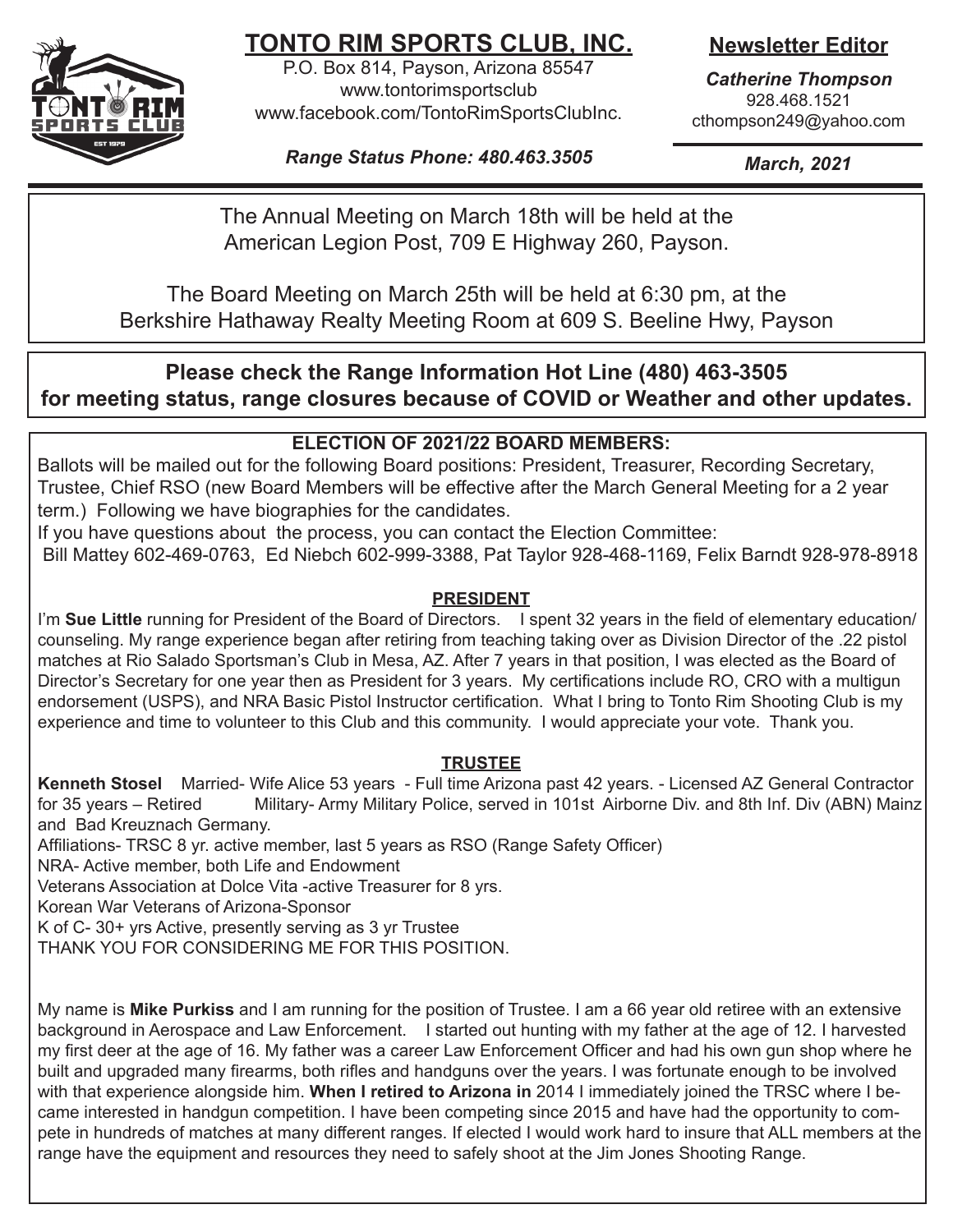#### **TREASURER**

**Judy Dreyer:** My husband, Jeff, and I have been residents of Payson and members of the TRSC for over 4 years. I bring previous experience of doing the complete books of a construction company (Quickbooks) and am the current Treasurer of our HOA. I am meticulous with accounting, spreadsheets and numbers in general. I have the time and enthusiasm to be a board member of the TRSC and believe I will work well with the new incoming and existing board members.

My name is **Richard Quigley** and I am running for the Treasurer position on the Tonto Rim Sports Club Board. I grew up hunting, fishing and shooting thanks to my dad who instilled morals and safety into me from a young age. I became a full time resident here in rim country in October of 1996. I served as a Range Safety Officer at our club for a few years, taught Hunter Education, and Concealed Weapons classes.

I had the privilege of coming along side my wife, Carol, and helping her build up an accounting business, "Accounting For You, LLC", that is now located across from the Sheriff's office on Main Street. This gives me the accounting background I believe will help me to serve as Treasurer.

In 2015, when the last remaining music store in Payson closed, we opened up Quigtone Music, which is now in the Basha's Plaza next to the Big 5 Sporting Goods store. I saw a need and stepped up to fill it, which is what I am doing now. Our club needs a Treasurer and I can meet that need.

**Tom Beuthin** Membership and Experience: Currently a member of: NRA, GOA, FPC, SAF and AZCDL, American Legion. Have an AZ CCW and have an FFL 03. US Army Natl Guard 1969-1975 Attended Hawthorne Citizen's Police Academy (a very interesting experience) Until we moved to Payson, for many years I was an annual member at the LAX indoor range, active in the NRA L.A. West Side and later NRA So Bay Members Councils. I was Treasurer for a couple years of the VetteSet Car Club, that I am still a member of. I was also Treasurer of the Lemonwood Villas Owners Association for 4 years and President for about 5 years. I have been a computer geek by trade for 50+ years, so I believe I qualify as computer literate.

About Me: Hometown: Ripon, WI (about ½ the size of Payson, and also Birth Place of the Republican Party). I was born there in 1949. In 1984 I moved to Manhattan Beach, CA worked for Mattel Toys and later TRW, (a defense contractor) and the last 26 years at Teradata Corp. Whether I am elected or not, I hope to see many of you at the range.

#### **RECORDING SECRETARY**

**Brent Stevenson**: moved to Payson in April of 2015 from Park Forest, IL Married 45 yrs to my lovely Wife Joyce, Worked as a Machinist for 18 years for the Illinois Central Railroad. Eight of those years I was the President of IA-MAW (International Association of Machinists and Aerospace Workers) Local 498.

I'm a Benefactor Life Member of the NRA and also a Life Member of the NRA Whittington Center. I like to hunt, shoot and reloading. I also collect Colt Firearms and am a Member of the Colt Firearms Collectors Assoc.

#### **CHIEF RSO**

**Jeff Zeigner:** Jeff is the current Chief RSO. When we added 2 Board positions, it was understood that his first election Jeff would be scheduled for a one year term so that we could continue our system of one half of the Board elected every year and the following year he would have a 2 year term.

#### **CLASSIFIED ADS: MEMBERS ONLY** *(ALL FEDERAL, STATE AND LOCAL LAWS APPLY)*

The TRSC is not responsible for accuracy of items listed. Advertisement of items relating to the shooting sports are accepted on a space available basis from members of the TRSC. All ads must be submitted for the newsletter by the 15th of the month to be in the next month's newsletter. It will be run for a maximum of 60 days. Contact the Newsletter Editor or the Public Relations person to place your ads.

**For Sale:** Springfield M1A National Match About 100 rounds fired, has a sling, cleaning kit, magazines include 2-20 round,1- 10round, 1-5 round. set of Hornady dies, 2 boxes of Hornady match ammo, 50 rounds of reloaded ammo, about 100 bullets for reloading, soft case and manuals. \$1700, firm, no trades.

Springfield EMP- 3 inch barrel, 9mm with 4 magazines and original hard plastic case, original ; wood grips and VZ grips too. Very good condition. \$ 450 *Tom (928) 476-3111.* 3/21

**For sale: R**ifle Bullets 50 cents each: 458 cal (98) 350 gr. JRN & (25) 400 gr JRN 338 cal (33) 200 gr. JPP & (36) 210 gr JSP; 7mm cal (96) 150 gr JSP; 30 cal (38) 150 gr JRN; Pistol Bullets 40 cents each: 38 cal (26) 158gr JSP, (100) 125gr HP; 40 cal (700) 180 gr JHP Powder: ½ lb of IMR4756 (\$25), 1 lb Winball 571 (\$45) Dies: 270win (\$30) Sharps rifle hard case, 50"x9"x4" canvas and leather style \$40 *Dave Barber 602-230-1344* 3/21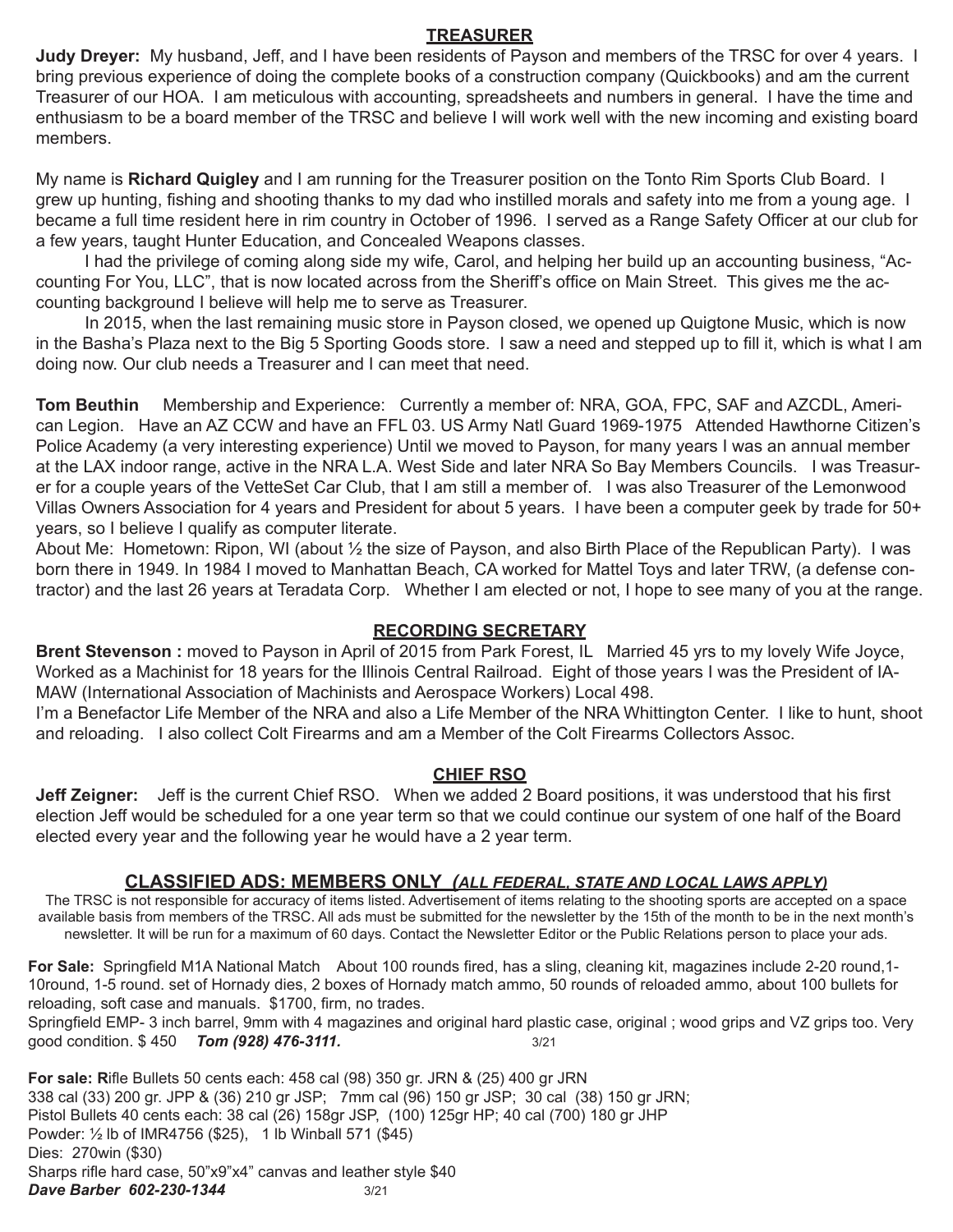# **Tonto Rim Sports Club P.O. Box 814, Payson, AZ 85547 Issue #87 March, 2021**

Range Event Calendar: For scheduling and/or modification please contact Bill Mattey, 602.469.0763 or email trscscheduler@gmail.com. Request must be made 4 weeks in advance of need. Range conditions, call 480.463.3505.

**Discipline Match Directors:** High Power: Brett Hill 602.909.4516; Steel Challenge: Jim Kennedy 928.970.0033; Basic Practical Tactical: Mike Spaulding 928.468.1216; USPSA: OPEN; Action Shooting: Clay Davis 760.473.2242; DOB: Sheldon White 928.474.1182; Archery: OPEN; Rimfire Fun Shoot: Clay Davis 760.473.2242

| <b>March 2021</b>                                                                                 |     |                                                                                  |                                                                                     |                                                                                                                                                 |                                                                                                                                                 |                                                                                                                                                                    |  |
|---------------------------------------------------------------------------------------------------|-----|----------------------------------------------------------------------------------|-------------------------------------------------------------------------------------|-------------------------------------------------------------------------------------------------------------------------------------------------|-------------------------------------------------------------------------------------------------------------------------------------------------|--------------------------------------------------------------------------------------------------------------------------------------------------------------------|--|
| <b>Sun</b>                                                                                        | Mon | Tue                                                                              | Wed                                                                                 | Thu                                                                                                                                             | Fri                                                                                                                                             | <b>Sat</b>                                                                                                                                                         |  |
|                                                                                                   | 1   | $\overline{\mathbf{2}}$<br>Deaf, Old, Blind<br><b>Public Range</b><br>7AM > Noon | 3                                                                                   | 4<br><b>Practical Thursday Shoot</b><br>Pistol Bays 1-2 Setup 9AM                                                                               | 5<br>USPSA Setup For First Saturday<br>Shoot<br>3PM-6PM<br>Bays 1-5                                                                             | 6<br>Public Dav<br>9am to 2pm New Member Sign<br>Up 10am to 2pm<br><b>USPSA Match</b><br>Pistol Bays 1-5 Setup 9AM,<br>Match 10AM>2PM                              |  |
| 17<br>Highpower Rifle Match<br>200 & 300 Yd Rifle Range<br>8AM > Noon                             | 8   | 9<br>Deaf, Old, Blind<br><b>Public Range</b><br>7AM > Noon                       | 10<br>Public Range closed 8am till<br>Noon for weed control                         | 11<br><b>Practical Thursday Shoot</b><br>Pistol Bays 1-2 Setup 9AM                                                                              | 12<br>Gila County Sheriffs<br>Bay 6<br>$8am - 5pm$<br>300 yard range closed<br><b>Forrest Service Law</b><br>Long Distance Range<br>$1pm - 9pm$ | 13<br>Public Day<br>9am to 2pm New Member Sign<br>Up 10am to 2pm<br>Steel Challenge<br>Pistol Bays 1-4<br>Setup 9am Shoot at 10am                                  |  |
| $\overline{14}$                                                                                   | 15  | 16<br>Deaf, Old, Blind<br><b>Public Range</b><br>7AM > Noon                      | 17<br><b>AZ DPS</b><br>Long Distance Range (300yrd)<br>and Bay 1and 2<br>8am to 5pm | 18<br><b>Practical Thursday Shoot</b><br>Pistol Bays 1-2 Setup 9AM<br><b>TRSC Yearly</b><br><b>Meeting/Elections</b><br>American Legion 7pm-9pm | 19<br>Gila County Sheriffs<br>Bay 6<br>$8am - 5pm$<br>300 yard range closed                                                                     | 20<br>Public Dav<br>9am to 2pm New Member Sign<br>Up 10am to 2pm<br>Rimfire Fun Shoot Pistol Bays<br>1-2 Setup 9AM, Match<br>10AM>2PM                              |  |
| $\overline{21}$<br><b>Practical Tactical Shoot</b><br>Pistol Bay 1<br>Set up at 9AM Shoot at 10AM | 22  | 23<br>Deaf, Old, Blind<br><b>Public Range</b><br>7AM > Noon                      | $\overline{24}$                                                                     | 25<br><b>Practical Thursday Shoot</b><br>Pistol Bays 1-2 Setup 9AM<br><b>TRSC Board Meeting</b><br>Bershire Hathaway 630pm-<br>830pm            | 26<br>Payson Police<br>8am-5pm<br>Bays $1-2$                                                                                                    | $\overline{27}$<br>Public Dav<br>9am to 2pm New Member Sign<br>Up 10am to 2pm<br>Ladies Day Pistol Bays 1-2<br>9 AM > Noon<br>Payson Police<br>8pm<br>Bays $1 - 2$ |  |
| 28                                                                                                | 29  | 30<br>Deaf, Old, Blind<br><b>Public Range</b><br>7AM > Noon                      | 31<br><b>AZDPS</b><br>Long Distance Range<br>(300yrd)and Bays 1 and 2<br>8am to 5pm |                                                                                                                                                 |                                                                                                                                                 |                                                                                                                                                                    |  |

**CLASSIFIED ADS: MEMBERS ONLY** *(ALL FEDERAL, STATE AND LOCAL LAWS APPLY) continued*

**AMMO FOR SALE:** 22 LR Federal Classic long rifle high velocity, copper plated, 500 rds (10x50rd boxes) USA \$100; 22 LR Federal Lightning .22 LR high velocity 40gr lubricated lead, 500 rds (10x50 boxes) USA \$100; 9mm GECO Dynamit Nobel 9mm Luger 124gr, full metal case, 500 rds (10x50 boxes) Germany \$350; 9mm American Eagle 9mm Luger 124gr metal case bullet, 500 rds (10x50rd boxes) Federal USA \$350; .32 Winchester Western 32 auto 60gr Silvertip Hollow Point, pistol-revolver cartridges, 100 rd (2x50 boxes) USA \$150; 9mm Winchester Supreme BLACK TALON 9mm Luger 147gr SXT, 20 cartridges (1x20/box) \$175. Call Jim at 928-474-3727 2/21

**For Sale:** G21 Gen4 Standard | .45 Auto Comes with steel sights (up grade from the plastic ones), and 5 Magazine. Has all the backstraps,case,and paperwork. Has only a couple hundred rounds through it and is in new condition. (also has the original plastic sights that I upgraded to the steel sights). Really nice handgun. Asking \$699.00. Call John at 480-399-0483 2/21

**FOR SALE:** … AMMO - 2 boxes 357 SIG. \$55.00 each. 125 gr. FMJ -10 mm Auto – 4 boxes – 180 gr. FMJ \$65.00 each Call Charlie 928-951-6827 2/21

**Rifle brass 4sale in original boxes**, ,......6.5 Creedmore,460 Cases……7MM Rem Mag,360 cases…… 300 Win Mag,80 cases……300 Win Short Mag 195 cases… 22-250 Rem, 700 cases Please contact Jim Stevens @480-395-3270 or Lstevens1952@gmail.com 3/21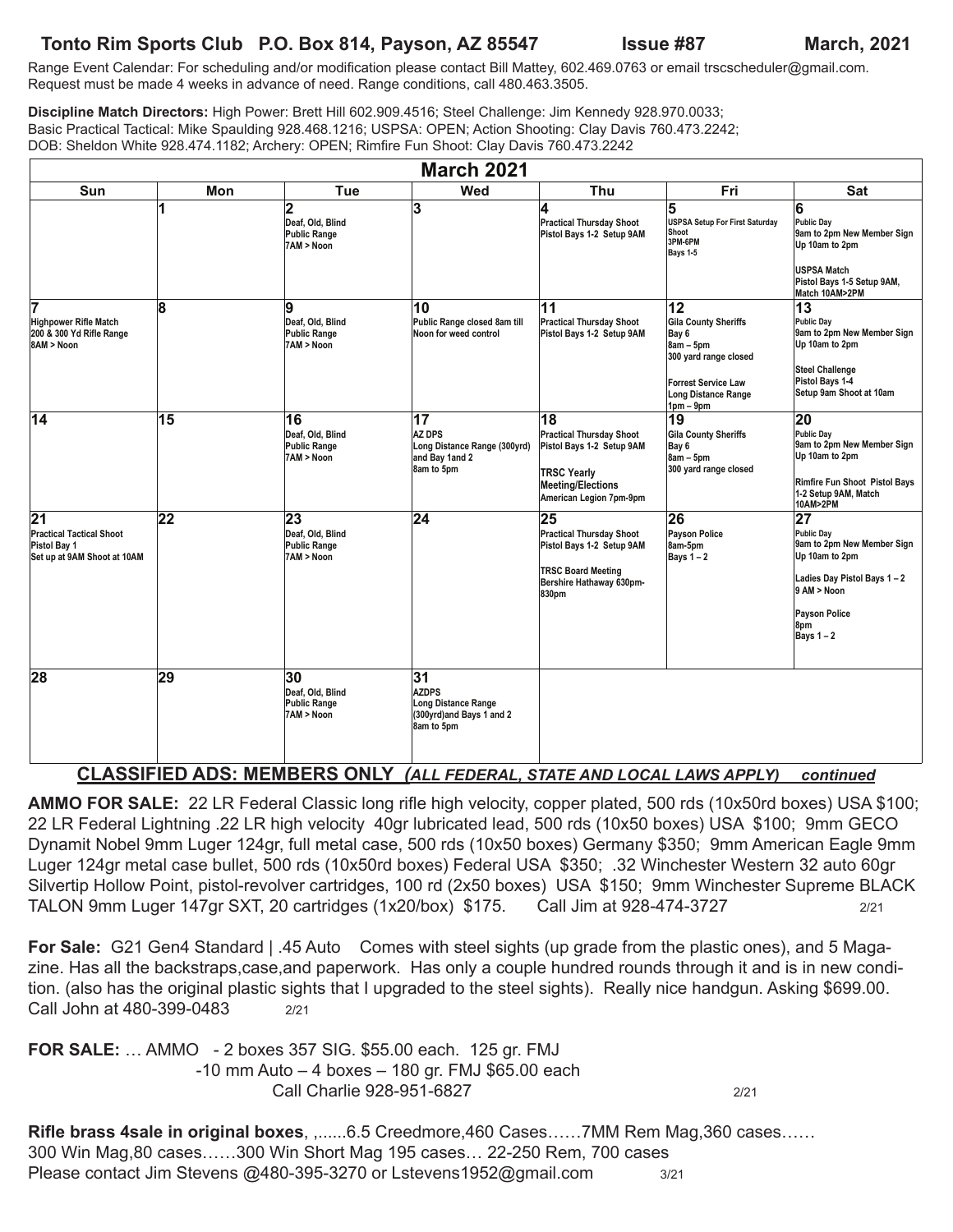### **Tonto Rim Sports Club P.O. Box 814, Payson, AZ 85547 Issue #87 March, 2021**

Range Event Calendar: For scheduling and/or modification please contact Bill Mattey, 602.469.0763 or email trscscheduler@gmail.com. Request must be made 4 weeks in advance of need. Range conditions, call 480.463.3505.

**Discipline Match Directors:** High Power: Brett Hill 602.909.4516; Steel Challenge: Jim Kennedy 928.970.0033; Basic Practical Tactical: Mike Spaulding 928.468.1216; USPSA: OPEN; Action Shooting: Clay Davis 760.473.2242; DOB: Sheldon White 928.474.1182; Archery: OPEN; Rimfire Fun Shoot: Clay Davis 760.473.2242

|                                                                                      | April 2021      |                                                             |                                                                   |                                                                                                                                                                                             |                                                                                                                     |                                                                                                                                          |
|--------------------------------------------------------------------------------------|-----------------|-------------------------------------------------------------|-------------------------------------------------------------------|---------------------------------------------------------------------------------------------------------------------------------------------------------------------------------------------|---------------------------------------------------------------------------------------------------------------------|------------------------------------------------------------------------------------------------------------------------------------------|
| Sun                                                                                  | Mon             | Tue                                                         | Wed                                                               | Thu                                                                                                                                                                                         | Fri                                                                                                                 | <b>Sat</b>                                                                                                                               |
|                                                                                      |                 |                                                             |                                                                   | 1<br><b>Practical Thursday Shoot</b><br>Pistol Bays 1-2 Setup 9AM                                                                                                                           | 2<br>USPSA Setup For First Saturday<br>Shoot<br>3PM-6PM<br>Bays 1-5                                                 | 3<br>Public Dav<br>9am to 2pm New Member Sign<br>Up 10am to 2pm<br>USPSA Match<br>Pistol Bays 1-5 Setup 9AM,<br>Match 10AM>2PM           |
| 4<br>Highpower Rifle Match<br>200 & 300 Yd Rifle Range<br>8AM > Noon                 | 5               | 6<br>Deaf, Old, Blind<br>Public Range<br>7AM > Noon         | 7                                                                 | 8<br><b>Practical Thursday Shoot</b><br>Pistol Bays 1-2 Setup 9AM                                                                                                                           | 9                                                                                                                   | 10<br>Public Day<br>9am to 2pm New Member Sign<br>Up 10am to 2pm<br><b>Steel Challenge</b><br>Pistol Bays 1-4<br>Setup 9am Shoot at 10am |
| $\overline{11}$                                                                      | $\overline{12}$ | 13<br>Deaf, Old, Blind<br>Public Range<br>7AM > Noon        | 14<br>Public Range closed 8am till<br>Noon for weed control       | 15<br><b>Practical Thursday Shoot</b><br>Pistol Bays 1-2 Setup 9AM<br><b>Gila County Probation</b><br>Bays 1 and 2<br>$4pm - 8pm$<br><b>TRSC General Meeting</b><br>American Legion 7pm-9pm | 16                                                                                                                  | 17<br>Public Day<br>9am to 2pm New Member Sign<br>Up 10am to 2pm<br>Rimfire Fun Shoot Pistol Bays<br>1-2 Setup 9AM, Match<br>10AM>2PM    |
| 18<br><b>Practical Tactical Shoot</b><br>Pistol Bay 1<br>Set up at 9AM Shoot at 10AM | 19              | 20<br>Deaf, Old, Blind<br><b>Public Range</b><br>7AM > Noon | 21<br><b>AZ DPS</b><br>Long Distance Range (300yrd)<br>1pm to 8pm | 22<br><b>Practical Thursday Shoot</b><br>Pistol Bays 1-2 Setup 9AM<br><b>TRSC Board Meeting</b><br>Bershire Hathaway 630pm-<br>830pm                                                        | 23                                                                                                                  | $ 24\rangle$<br>Public Day<br>9am to 2pm New Member Sign<br>Up 10am to 2pm<br>Ladies Day<br>Pistol Bays 5 and 6<br>9 AM > Noon           |
| 25                                                                                   | 26              | 27<br>Deaf, Old, Blind<br>Public Range<br>7AM > Noon        | 28<br><b>Payson Police</b><br>8am-5pm<br>Bays $1 - 2$             | 29                                                                                                                                                                                          | 30<br><b>USPSA Setup For First Saturday</b><br>Shoot<br>3PM-6PM<br>Bays 1-5<br>Payson Police<br>8pm<br>Bays $1 - 2$ |                                                                                                                                          |

**CLASSIFIED ADS: MEMBERS ONLY** *(ALL FEDERAL, STATE AND LOCAL LAWS APPLY) continued*

**FAL for sale.** Early DSA with "Grayslake" upper receiver (made by LMT, Type 1, forged), built with new Steyr barrel & parts, DSA lightweight lower receiver. Includes DSA picatinny rail optic mount, hooded rear sight, 2 magazines and assorted small parts. A very desirable, high quality rifle in xlnt. condition, with less than 500 rounds through it. \$1,600 cash, no trades. Prescott/Prescott Valley area. Call Mark (562) 595-2125 2/21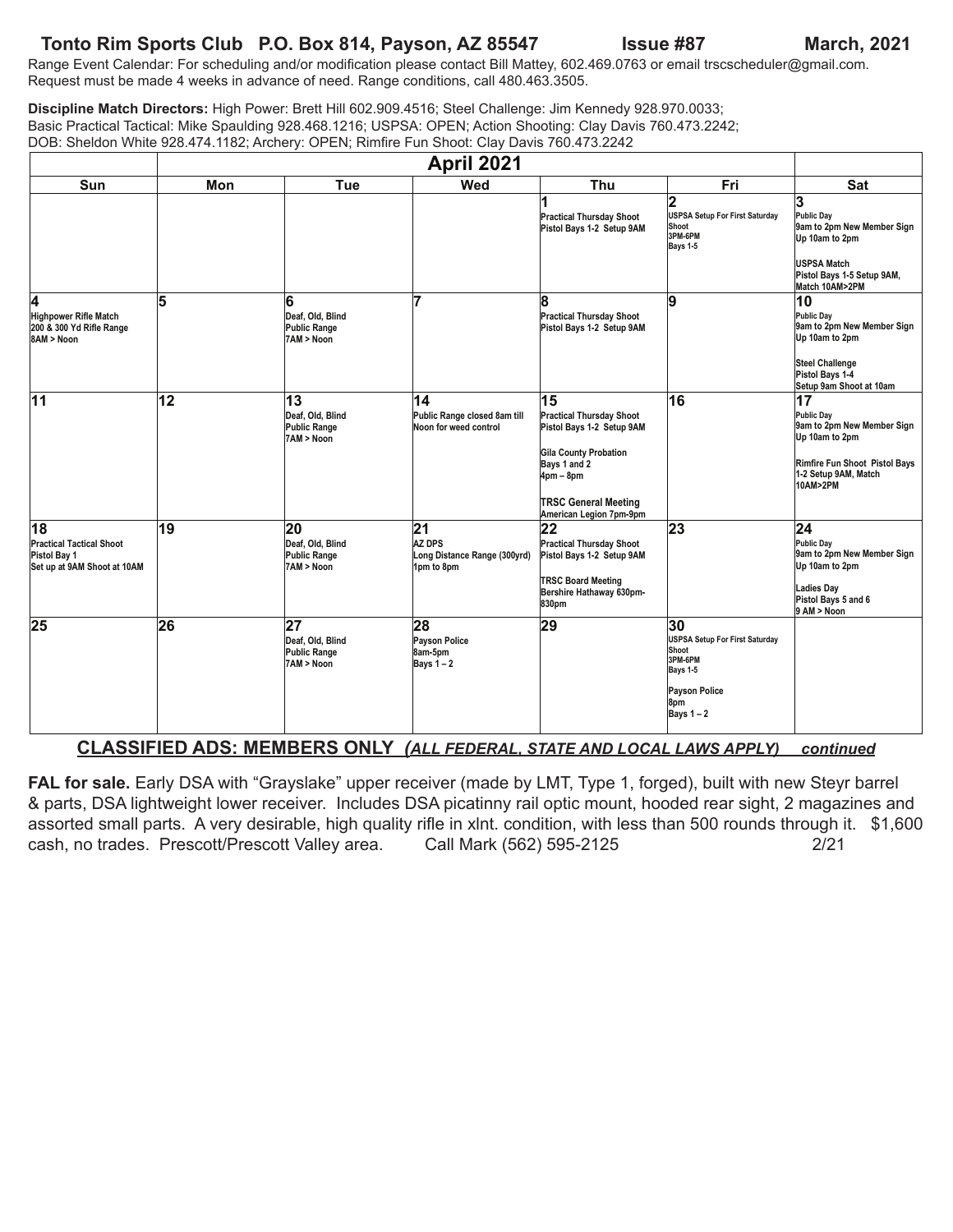**FOR SALE:** If interested in any items please email Wes Grant at wes.grant@icloud.com. No phone calls please. I will deliver to the west end of the parking lot of the TRSC 100-Yard Range at 10 AM, Saturday, March 13th.

### **RELOADING COMPONENTS:**

- …Federal Gold Medal Large Rifle Magnum Match Primer #215M 1600X total \$200.
- …Berger 6mm VLD Target 115 Grain Bullet 5 boxes of 100 500 total \$200.
- …Tubb DTAC 6mm BN Coated 115 Grain BTHP Bullet Box of 500 \$100.
- …Berger .30 Hybrid Target 230 Grain Bullets 2 boxes of 100 200 total \$120.
- …Lapua 6.5x55 brass Box of 100 100% new \$100.
- …Lapua .308 brass 80 RD once fired \$40.
- …Hornady .308 brass 149 RD once fired \$50.
- …Black Hills .308 brass 220 RD once fired \$75.
- …Lake City 5.56 brass Loaded by ASYM 200 RD once fired \$50.
- …50 caliber ammo can full of loose M118LR 7.62 Match brass Headstamped "FC 07" Once fired 100.
- …50 caliber ammo can full of loose USGI Match .45 ACP brass Headstamped "95" Once fired \$100.
- …50 caliber ammo can with 500 RD of Black Hills .223 Match brass Once fired \$125.

#### **RELOADING EQUIPMENT:**

- …Redding 3-Piece Competition Bushing Die Set 6.5x55 Near new \$150.
- …Redding 3-Piece Competition Bushing Die Set .243 Winchester Near new \$150.
- …Redding 3-Piece Competition Bushing Die Set .300 Blackout 100% new \$200.
- …Sinclair Concentricity Gauge with Digital Indicator New in the box \$100

#### **AMMUNITION:**

…6.8 SPC - Remington 115 grain OTM Ammunition - 2 cases of 200 RD - First production run EVER by Remington in around 2003 - One case from the left production line and one from the right - Collectible but also 100% shootable - 400 RD - \$300.

…6.8 SPC - Remington 115 grain Match - 9 boxes of 20 RD - 180 RD total - \$150.

…20 Gauge - Mix of 25-RD boxes of Remington, Winchester - Mostly #8 field loads with a few boxes of skeet loads - 225 RD - \$70.

7.62 Federal Premium Match - 10 boxes of 20-RD each - 200 RD total - \$300.

#### MAGAZINES:

…20-RD GI 5.56 aluminum magazines - Used but clean and serviceable - Some by Colt's - 9X for \$90.

…AK-47 30-RD 7.62x39 Yugoslavian magazines - Appear unused and new condition - 5X for 100.